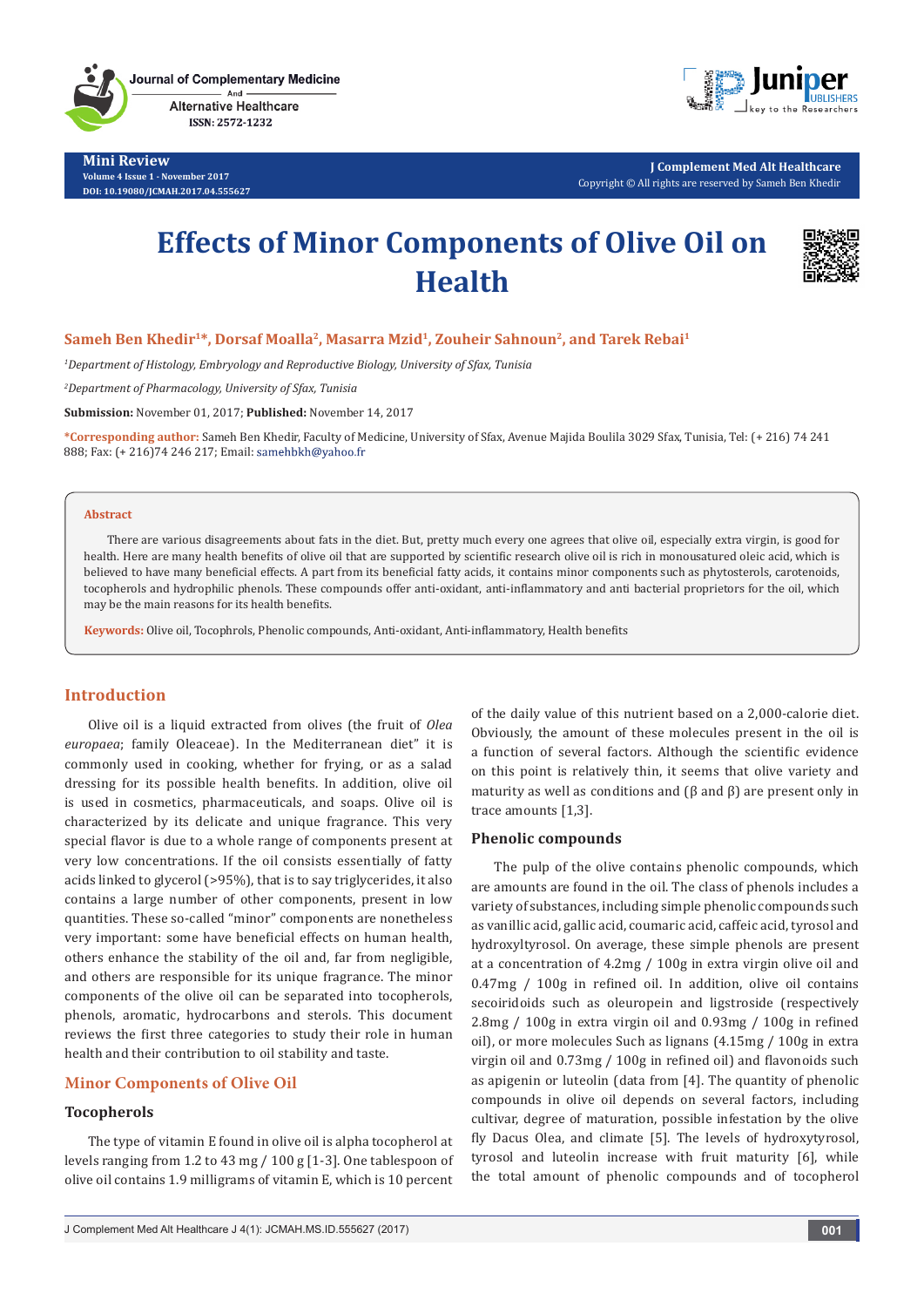decreases [2]. Until now, the bioavailability of these substances has been little studied. Visioli and his team observed that tyrosol and hydroxytyrosol are absorbed in a dose-dependent manner, 60-80% of the ingested amount [7].

## **Aromatic compounds**

It is estimated that more than 70 compounds contribute to the particular fragrance and taste of olive oil. These include degradation products of unsaturated fatty acids such as aldehydes (in particular hexanal, nonanal, 1-hexanol or 2, 4-decadienal). In addition, aliphatic and aromatic hydrocarbons, alcohols, ketones, ethers, esters and furans and thioterpene derivatives contribute significantly to the odor and flavor of the oil [1].

## **Impact of Minor Compounds on Human Health**

Olive oil is an integral ingredient of the Mediterranean diet and accumulating evidence suggests that it may have health benefits which include reduction of risk factors of coronary heart disease, prevention of several types of cancers, and modification of immune and inflammatory responses. Olive oil can be considered as an example of a functional food, with a variety of components that may contribute to overall therapeutic characteristics [8]. Its nutritional and healthy values and pleasant flavour have contributed to an increase of its in consumption. The nutritional value of VOO happen from high levels of oleic acid, and from minor components such as phytosterols, carotenoids, tocopherols and hydrophilic phenols [9].

#### **Tocopherols**

Oxidative damage is considered to play a key role in the development of several diseases such as coronary artery disease and cancer, and arguments suggesting that antioxidants protect against these lesions and the oxidation of low density lipoproteins have increased Strength in recent years. Since the 1980s, several epidemiological studies have been carried out to evaluate the link between vitamin E intake and cardiovascular disease. These studies included vitamin E supplementation at high doses and not on a diet rich in vitamin E. It has been found that high-dose vitamin E supplementation (> 67 mg a-tocopherol/day) during At least two years significantly lowered the risk of coronary artery disease (31% to 65%) [10]. In contrast, short-term or low-dose supplements (<67mg/d) had no effect on coronary artery disease [11]. In contrast to these results from observational studies, completed intervention trials have not yet yielded unquestionable results. In the Cambridge Heart Antioxidant Study (Cambridge Heart Antioxidant Study [CHAOS]), administration of 268 or 536mg of α-tocopherol per day resulted in a substantial decrease in the incidence of infarction of the non-fatal myocardium, but without reducing the number of coronary heart disease deaths or overall mortality [12]. In a secondary prevention study conducted by a group of Italian researchers, administration of α-tocopherol at a dose of 300mg daily for 3.5 years did not reduce the risk of death or infarction Myocardium [13]. Another study was completed and

showed that treatment with α-tocopherol at a dose of 268mg/ day for 4.5 years apparently had no effect on the cardiovascular future of high-risk patients [14]. Overall, the studies conducted so far do not provide any convincing evidence to recommend vitamin E supplementation as a public health measure. There are, however, many data concerning the beneficial effects of vitamin E on metabolic processes involved in various diseases. Boscoboinik and his team have shown that α-tocopherol, at physiological concentrations, inhibits vascular smooth muscle proliferation, a well-known and important process in the formation of the so-called intermediate atherosclerotic lesion [15]. After supplementation at a dose of 800mg/day for 8 weeks in healthy subjects, another group observed decreased reactive oxygen release, lipid peroxidation, interleukin-1β secretion, and The adhesion of monocytes to endothelial cells [16]. In addition, inhibition of platelet aggregation after taking vitamin E was observed at doses of 268 to 804 mg of  $\alpha$ -tocopherol/day [17]. These effects are not related to the antioxidant properties of vitamin E, as they do not occur with other liposoluble antioxidants. On the contrary, it appears that  $\alpha$ -tocopherol exerts direct effects on the expression of genes such as those of adhesive molecules [18] or on the activity of enzymes such as 5-lipoxygenase [19] or protein kinase C [17]. These results indicate that vitamin E may have beneficial effects on cardiovascular disease through a variety of mechanisms. However, as these studies have been conducted with vitamin E supplements at high doses, it remains to be seen whether these effects can be manifested with taking vitamin E at doses naturally present in foods such as olive oil. Although the intervention trials mentioned above have not shown convincing protective effects of vitamin E, even in the case of high-dose supplementation, this may be due in particular to the fact that atherogenesis is a process And that the oxidative modification of the lipoproteins is considered as one of the initial phenomena of the formation of atherosclerotic lesions. The real value of vitamin E in feeding may therefore not be apparent until long-term primary prevention studies have been conducted [20]. This type of primary prevention studies has already been performed in animal models of atherosclerosis. Pratico and his team have thus been able to show that oxidative stress plays an important functional role in the development of atherosclerosis on an animal model and that the oral administration of vitamin E makes it possible to block this oxidative stress and the formation of atherosclerotic lesions of the aorta [21]. In addition, a study published by Terasawa et al. [22] showed that an artificial vitamin E deficiency increases the severity of atherosclerosis in the same model in mice. In addition to its expected beneficial effects in cardiovascular disease, vitamin E is an effective weapon against cancer. In many animal models, it has been shown that vitamin E protects against cancers of various locations [23]. In addition, human studies have shown that low serum or plasma levels of vitamin E are accompanied by an increased risk of lung, cervical and prostate cancer. Intervention trials in humans to date have also shown promising initial results. Heinonen and his team [24] found that long-term supplementation (5-8 years)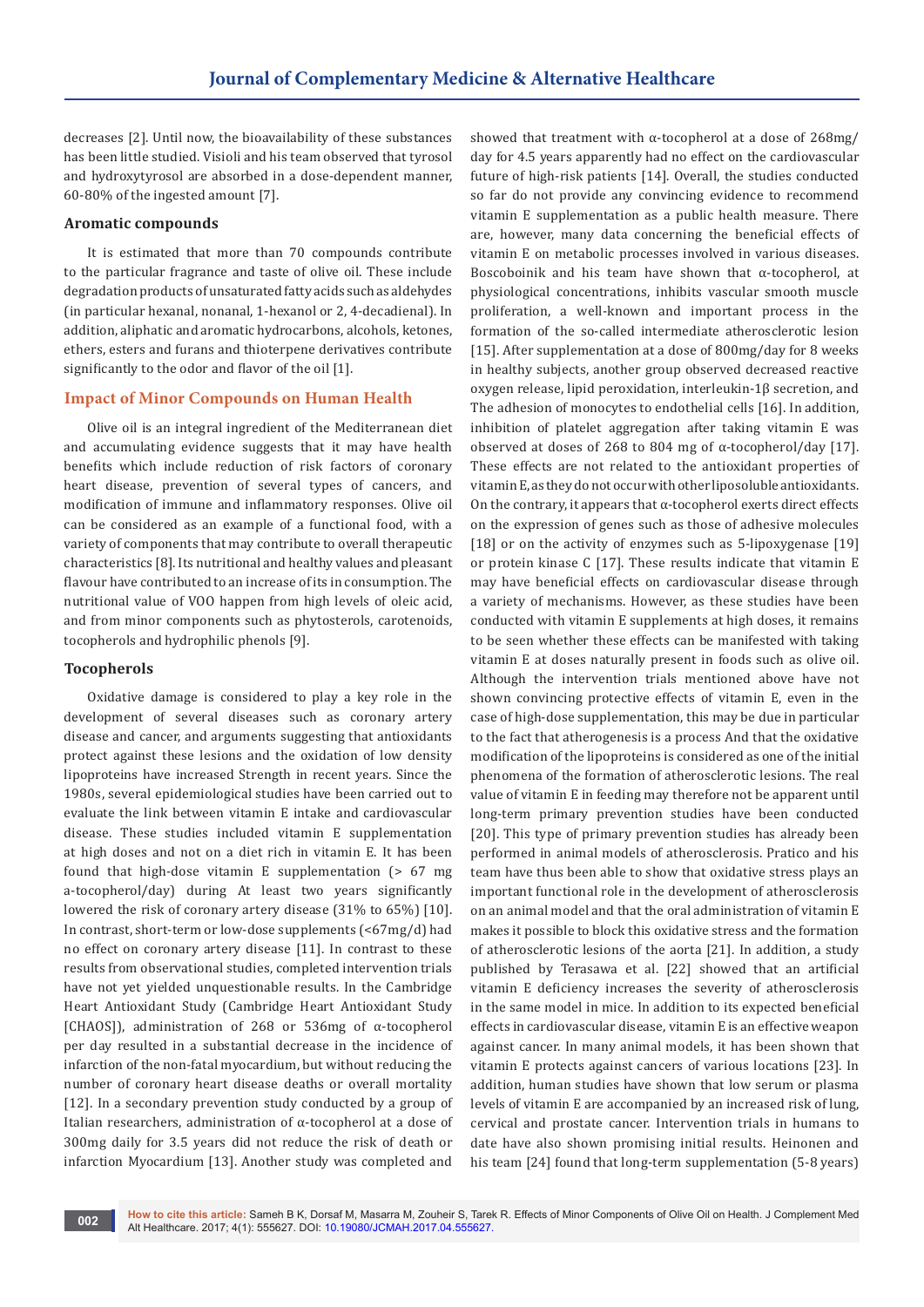with a-tocopherol at a dose of 50mg/day lowered the incidence of prostate cancer (-32%) and mortality due to this cancer (-41%). In a study of the effects of vitamin E on precancerous lesions of the upper aero digestive tract, favorable clinical and histological responses were observed with high doses of α-tocopherol (268mg/day) [25]. In China, in rural Linxian, which is known for its high frequency of cancers, supplementation combining -tocopherol (30mg/day), selenium (50μg/day) and -carotene (15mg/day) decreased mortality by 9%. This decrease was mainly due to the low incidence of cancers, especially the stomach, and the risk reduction began to appear one to two years after the start of supplementation [26].

In conclusion, the many studies that have examined the health effects of vitamin E to date show that this micronutrient is likely to have beneficial effects. Some of these effects may only occur with high-dose supplementation. Nevertheless, vitamin E, in quantities where it is present in olive oil, is probably beneficial to health. Moreover, it is very likely that, due to synergistic effects, the combination of vitamin E and other minor components present in extra virgin olive oil has more beneficial effects than the sum of those of the individual components taken in isolation.

#### **Phenolic compounds**

It has often been shown that phenolic compounds are potent antioxidants. Owen and colleagues evaluated the antioxidant potential of different phenolic compounds of olive oil and observed that many of these compounds have antioxidant properties, such as hydroxytyrosol, tyrosol, Caffeic acid, vanillic acid, (+) - 1-acetoxypinoresinol and oleuropein [27]. Interestingly, extracts of extra virgin olive oil (but no refined olive oil), containing a mixture of known and unknown phenolic compounds, were found to be effective at much lower concentrations than Various compounds studied one by one: this shows that there are synergistic effects between the various compounds which increase the antioxidant potential of the mixture. In addition, extra virgin olive oil extracts had a major suppressive effect on xanthine oxidase activity. Xanthine oxidase is an enzyme involved in carcinogenesis and its inhibitors has been shown to have a chemo-preventive effect on cancer cells [27]. The sensibility of the LDL in the oxidation gave rise to similar observations. It was shown that the oleuropéine and the tyrosol inhibit in vitro the oxidation of the LDL, but a mixture of phenolic compounds of the extra virgin olive oil, in similar concentrations, allowed to obtain a much more marked result [28,29]. In addition, protocatechuic acid and 3,4-hydroxyphenylethanol (DHPE) have been shown to be very effective in protecting LDL from in vitro oxidation [30]. In these studies, LDLs were isolated and the phenolic compounds were added to the LDL preparations in vitro. However, Bonanome and his team administered meals rich in extra virgin olive oil to healthy volunteers and observed that, immediately after the meal, the phenolic compounds (in this case, the dosage was tyrosol and hydroxytyrosol ) were present in all classes of plasma lipoproteins except those of very low

density (VLDL), which was accompanied by an increase in their ability to withstand oxidation [31]. DHPE has also been shown to be opposed to the cytotoxic effect of reactive oxygen metabolites on cells, thereby preventing cell damage [32]. Deiana and his team observed that hydroxytyrosol inhibits peroxynitriteinduced lesions in DNA [33]. In addition to these antioxidant effects, the phenolic compounds of extra virgin olive oil exert a clear anti-inflammatory action. Petroni and his team have shown that hydroxytyrosol inhibits, in a dose-dependent manner, the formation of a pro-inflammatory eicosanoid, leukotriene B4 [34]. Puerta found that hydroxytyrosol but also tyrosol, oleuropein and caffeic acid inhibit the formation of leukotriene B4 by reducing the activity of the enzyme that catalyses this formation, 5-lipoxygenase [35]. It has also been reported that this enzyme is inhibited by olive extract and that the substances responsible for this effect are DHPE, oleuropein and caffeic acid [36]. Another effect of olive oil phenols on health, interesting and perhaps beneficial, was reported by Petroni and his team. Perhaps also via 5-lipoxygenase inhibition, DHPE and to a lesser extent oleuropein, luteolin, apigenin and quercitine inhibit platelet aggregation and in vitro formation in vitro, Eicosaenoids by platelets [37].

# **Aromatic compounds**

The leaf and fruit of the olive tree are known for their natural resistance to microbes and insects. Kubo and his team have discovered one of the reasons for this phenomenon, by observing the antimicrobial activity of molecules belonging to the large group of aromatic compounds [38]. Among these molecules were non-cyclic compounds such as hexanal, nonanal, 1-hexanol, 3-hexanal, 2-heptenal or 2-nonenal, as well as monoand sesquiterpene cyclic hydrocarbons such as 3-carene or β-farnesene. Most of these compounds had antimicrobial activity against a range of organisms, including Staphylococcus aureus, Streptococcus mutans, Escherichia coli, Candida utilis, and Aspergillus niger [38]. The implications of these results are not yet well known, but as some of these bacteria and fungi, or the toxins they produce, are dangerous to humans, this antimicrobial protection is an additional factor that can contribute to beneficial effects of olive oil on health.

## **Impact of minor components on the stability of olive oil**

The minor components of olive oil which have been mentioned above are not limited to having beneficial effects on health: they are also important for the shelf life and stability of the oil. Several teams have shown, independently of each other, that there is a strong correlation between the extra virgin olive oil content of phenolic compounds and its stability [2,39,40]. There is less agreement on whether tocopherol also contributes to stability. While Baldioli and his team did not find any correlation between the stability of the oil to oxidation and its  $\alpha$ -tocopherol content [39], others attributed a small role to α-tocopherol [40] and a Spanish group even found a strong correlation between the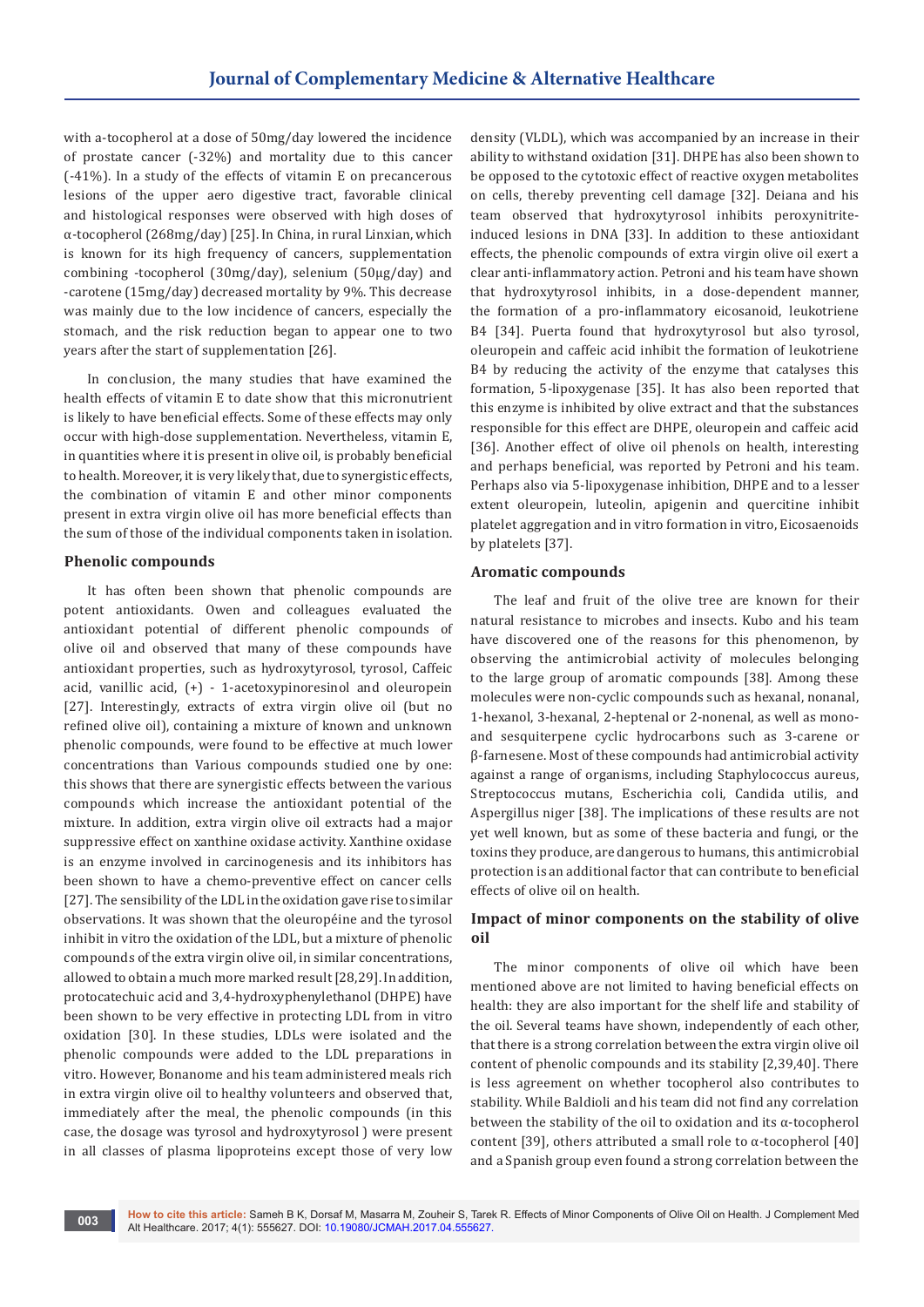stability of the oil to oxidation and its content of α-tocopherol [2].

## **Conclusion**

Olive oil, and especially extra virgin olive oil, contains a large number of structurally heterogeneous compounds, present at very low concentrations. Among these so-called minor components are vitamins such as tocopherols (vitamin E), phenols, hydrocarbons, sterols and aromatic compounds. These substances are responsible for the unique taste and fragrance of olive oil, increase stability and are beneficial to health by preventing deleterious processes such as oxidation of lipids by oxygen radicals. The presence of these compounds is in addition to the beneficial composition of the fatty acid oil so that olive oil can be recommended as one of the main sources of fat in our daily diet.

## **Acknowledgments**

 This research was supported by the Tunisian Ministry of Higher Education and Scientific Research via Sfax University.

## **References**

- 1. [Kiritsakis A, Markakis P \(1988\) Olive oil: a review. Adv Food Res 31:](https://www.ncbi.nlm.nih.gov/pubmed/3328485)  [453-482.](https://www.ncbi.nlm.nih.gov/pubmed/3328485)
- 2. [Gutiérrez F, Jímenez B, Ruíz A, Albi MA \(1999\) Effect of olive ripeness](https://www.ncbi.nlm.nih.gov/pubmed/10563859)  [on the oxidative stability of virgin olive oil extracted from the varieties](https://www.ncbi.nlm.nih.gov/pubmed/10563859)  [Picual and Hojiblanca and on the different components involved. J](https://www.ncbi.nlm.nih.gov/pubmed/10563859)  [Agric Food Chem 47\(1\): 121-127.](https://www.ncbi.nlm.nih.gov/pubmed/10563859)
- 3. [Psomiadou E, Tsimidou M, Boskou D \(2000\) α-Tocopherol content of](https://www.ncbi.nlm.nih.gov/pubmed/10820093)  [Greek virgin olive oils. J Agric Food Chem 48\(5\): 1770-1775.](https://www.ncbi.nlm.nih.gov/pubmed/10820093)
- 4. [Owen R, Mier W, Giacosa A, Hull WE, Spiegelhalder B, et al. \(2000\)](https://www.ncbi.nlm.nih.gov/pubmed/10908812)  [Phenolic compounds and squalene in olive oils: the concentration and](https://www.ncbi.nlm.nih.gov/pubmed/10908812)  [antioxidant potential of total phenols, simple phenols, secoiridoids,](https://www.ncbi.nlm.nih.gov/pubmed/10908812)  [lignansand squalene. Food and Chemical Toxicology 38\(8\): 647-659.](https://www.ncbi.nlm.nih.gov/pubmed/10908812)
- 5. Boskou D (2000) Olive oil, in Mediterranean diets. Karger Publishers pp. 56-77.
- 6. [Brenes M, Aranzazu García, Pedro García, José JR, Antonio G \(1999\)](http://pubs.acs.org/doi/abs/10.1021/jf990009o)  Phenolic compounds in Spanish olive oils. J Agric Food Chem., 47(9): [3535-3540.](http://pubs.acs.org/doi/abs/10.1021/jf990009o)
- 7. [Visioli F, Galli C, Bornet F, Mattei A, Patelli R, et al. \(2000\) Olive oil](https://www.ncbi.nlm.nih.gov/pubmed/10692578)  [phenolics are dose‐dependently absorbed in humans. FEBS Lett 468\(2-](https://www.ncbi.nlm.nih.gov/pubmed/10692578) [3\): 159-160.](https://www.ncbi.nlm.nih.gov/pubmed/10692578)
- 8. [Stark AH, Madar PZ \(2002\) Olive oil as a functional food: epidemiology](https://www.ncbi.nlm.nih.gov/pubmed/12078915)  [and nutritional approaches. Nutrition reviews 60\(6\): 170-176.](https://www.ncbi.nlm.nih.gov/pubmed/12078915)
- 9. [Perez Jimenez F, Alvarez CG, Badimon L, Barja G, Battino M, et al. \(2005\)](https://www.ncbi.nlm.nih.gov/pubmed/16008542)  [International conference on the healthy effect of virgin olive oil. Eur J](https://www.ncbi.nlm.nih.gov/pubmed/16008542)  [Clin Invest 35\(7\): 421-424.](https://www.ncbi.nlm.nih.gov/pubmed/16008542)
- 10. [Jha P, Flather M, Lonn E, Farkouh M, Yusuf S \(1995\) The antioxidant](https://www.ncbi.nlm.nih.gov/pubmed/7486470)  [vitamins and cardiovascular disease: a critical review of epidemiologic](https://www.ncbi.nlm.nih.gov/pubmed/7486470)  [and clinical trial data. Ann Intern Med 123\(11\): 860-872.](https://www.ncbi.nlm.nih.gov/pubmed/7486470)
- 11. [Stampfer MJ, Rimm EB \(1995\) Epidemiologic evidence for vitamin](https://www.ncbi.nlm.nih.gov/pubmed/7495232)  [E in prevention of cardiovascular disease. Am J Clin Nutr 62\(6\):](https://www.ncbi.nlm.nih.gov/pubmed/7495232)  [1365S-1369S.](https://www.ncbi.nlm.nih.gov/pubmed/7495232)
- 12. [Stephens NG, Parsons A, Schofield PM, Kelly F, Cheeseman K, et al.](https://www.ncbi.nlm.nih.gov/pubmed/8622332)  [\(1996\) Randomised controlled trial of vitamin E in patients with](https://www.ncbi.nlm.nih.gov/pubmed/8622332)  [coronary disease: Cambridge Heart Antioxidant Study \(CHAOS\). Lancet](https://www.ncbi.nlm.nih.gov/pubmed/8622332)  [347\(9004\): 781-786.](https://www.ncbi.nlm.nih.gov/pubmed/8622332)
- 13. [Investigators GP \(1999\) Dietary supplementation with n-3](https://www.ncbi.nlm.nih.gov/pubmed/10465168)  [polyunsaturated fatty acids and vitamin E after myocardial infarction:](https://www.ncbi.nlm.nih.gov/pubmed/10465168)  [results of the GISSI-Prevenzione trial. The Lancet 354\(9177\): 447-455.](https://www.ncbi.nlm.nih.gov/pubmed/10465168)
- 14. [Yusuf S, Dagenais G, Pogue J, Bosch J, Sleight P \(2000\) Vitamin E](https://www.ncbi.nlm.nih.gov/pubmed/10639540)  [supplementation and cardiovascular events in high-risk patients. N](https://www.ncbi.nlm.nih.gov/pubmed/10639540)  [Engl J Med 342\(3\): 154-160.](https://www.ncbi.nlm.nih.gov/pubmed/10639540)
- 15. [Boscoboinik D, Szewczyk A, Hensey C, Azzi A \(1991\) Inhibition of cell](https://www.ncbi.nlm.nih.gov/pubmed/2007576)  [proliferation by α-tocopherol. Role of protein kinase C. J Biol Chem](https://www.ncbi.nlm.nih.gov/pubmed/2007576)  [266\(10\): 6188-6194.](https://www.ncbi.nlm.nih.gov/pubmed/2007576)
- 16. [Devaraj S, Li D, Jialal I \(1996\) The effects of alpha tocopherol](https://www.ncbi.nlm.nih.gov/pubmed/8698868/)  [supplementation on monocyte function. Decreased lipid oxidation,](https://www.ncbi.nlm.nih.gov/pubmed/8698868/)  [interleukin 1 beta secretion, and monocyte adhesion to endothelium.](https://www.ncbi.nlm.nih.gov/pubmed/8698868/)  [J Clin Invest 98\(3\): 756-763.](https://www.ncbi.nlm.nih.gov/pubmed/8698868/)
- 17. [Freedman JE, Farhat JH, Loscalzo J, Keaney JF \(1996\) α-Tocopherol](https://www.ncbi.nlm.nih.gov/pubmed/8921785)  [inhibits aggregation of human platelets by a protein kinase C-dependent](https://www.ncbi.nlm.nih.gov/pubmed/8921785)  [mechanism. Circulation 94\(10\): 2434-2440.](https://www.ncbi.nlm.nih.gov/pubmed/8921785)
- 18. [Islam KN, Devaraj S, Jialal I \(1998\) α-Tocopherol enrichment of](https://www.ncbi.nlm.nih.gov/pubmed/9826311)  [monocytes decreases agonist-induced adhesion to human endothelial](https://www.ncbi.nlm.nih.gov/pubmed/9826311)  [cells. Circulation 98\(21\): 2255-2261.](https://www.ncbi.nlm.nih.gov/pubmed/9826311)
- 19. [Devaraj S and Jialal I \(1999\) α-Tocopherol decreases interleukin-](https://www.ncbi.nlm.nih.gov/pubmed/10195945)[1β release from activated human monocytes by inhibition of](https://www.ncbi.nlm.nih.gov/pubmed/10195945)  [5-lipoxygenase. Arterioscler Thromb Vasc Biol 19\(4\): 1125-1133.](https://www.ncbi.nlm.nih.gov/pubmed/10195945)
- 20. [Steinberg D \(1995\) Clinical trials of antioxidants in atherosclerosis: are](https://www.ncbi.nlm.nih.gov/pubmed/7603147)  [we doing the right thing? Lancet 346\(8966\): 36-38.](https://www.ncbi.nlm.nih.gov/pubmed/7603147)
- 21. [Praticò D, Tangirala RK, Rader DJ, Rokach J, FitzGerald GA \(1998\)](https://www.ncbi.nlm.nih.gov/pubmed/9771755)  [Vitamin E suppresses isoprostane generation in vivo and reduces](https://www.ncbi.nlm.nih.gov/pubmed/9771755)  [atherosclerosis in ApoE-deficient mice. Nat Med 4\(10\): 1189-1192.](https://www.ncbi.nlm.nih.gov/pubmed/9771755)
- 22. [Terasawa Y, Ladha Z, Leonard SW, Morrow JD, Newland D, et al.](https://www.ncbi.nlm.nih.gov/pubmed/11095717)  [\(2000\) Increased atherosclerosis in hyperlipidemic mice deficient in](https://www.ncbi.nlm.nih.gov/pubmed/11095717)  [α-tocopherol transfer protein and vitamin E. Proc Natl Acad Sci U S A](https://www.ncbi.nlm.nih.gov/pubmed/11095717)  [97\(25\): 13830-13834.](https://www.ncbi.nlm.nih.gov/pubmed/11095717)
- 23. [Shklar G, Oh SK \(2000\) Experimental Basis for Cancer Preventation by](https://www.ncbi.nlm.nih.gov/pubmed/10754990)  [Vitamin E. Cancer Invest 18\(3\): 214-222.](https://www.ncbi.nlm.nih.gov/pubmed/10754990)
- 24. [Heinonen OP, Albanes D, Virtamo J, Taylor PR, Huttunen JK, et al.](https://www.ncbi.nlm.nih.gov/pubmed/9521168)  [\(1998\) Prostate cancer and supplementation with α-tocopherol and](https://www.ncbi.nlm.nih.gov/pubmed/9521168)  [β-carotene: incidence and mortality in a controlled trial. J Natl Cancer](https://www.ncbi.nlm.nih.gov/pubmed/9521168)  [Inst 90\(6\): 440-446.](https://www.ncbi.nlm.nih.gov/pubmed/9521168)
- 25. [Benner SE, Winn RJ, Lippman SM, Poland J, Hansen KS, et al. \(1993\)](https://www.ncbi.nlm.nih.gov/pubmed/8416256)  [Regression of oral leukoplakia with α-tocopherol: a community clinical](https://www.ncbi.nlm.nih.gov/pubmed/8416256)  [oncology program chemoprevention study. J Natl Cancer Inst 85\(1\):](https://www.ncbi.nlm.nih.gov/pubmed/8416256)  [44-47.](https://www.ncbi.nlm.nih.gov/pubmed/8416256)
- 26. [Blot WJ, Li JY, Taylor PR, Guo W, Dawsey S, et al. \(1993\) Nutrition](https://www.ncbi.nlm.nih.gov/pubmed/8360931)  [intervention trials in Linxian, China: supplementation with specific](https://www.ncbi.nlm.nih.gov/pubmed/8360931)  [vitamin/mineral combinations, cancer incidence, and disease-specific](https://www.ncbi.nlm.nih.gov/pubmed/8360931)  [mortality in the general population. J Natl Cancer Inst 85\(18\): 1483-](https://www.ncbi.nlm.nih.gov/pubmed/8360931) [1491.](https://www.ncbi.nlm.nih.gov/pubmed/8360931)
- 27. [Owen RW, Giacosa A, Hull WE, Haubner R, Spiegelhalder B, et al. \(2000\)](https://www.ncbi.nlm.nih.gov/pubmed/10882862)  [The antioxidant/anticancer potential of phenolic compounds isolated](https://www.ncbi.nlm.nih.gov/pubmed/10882862)  [from olive oil. Eur J Cancer 36\(10\): 1235-1247.](https://www.ncbi.nlm.nih.gov/pubmed/10882862)
- 28. [Visioli F, Galli C \(1994\) Oleuropein protects low density lipoprotein](https://www.ncbi.nlm.nih.gov/pubmed/7990657)  [from oxidation. Life Sci 55\(24\): 1965-1971.](https://www.ncbi.nlm.nih.gov/pubmed/7990657)
- 29. [Caruso D, Berra B, Giavarini F, Cortesi N, Fedeli E, et al. \(1999\) Effect of](https://www.ncbi.nlm.nih.gov/pubmed/10464782)  [virgin olive oil phenolic compounds on in vitro oxidation of human low](https://www.ncbi.nlm.nih.gov/pubmed/10464782)  [density lipoproteins. Nutr Metab Cardiovasc Dis 9\(3\): 102-107.](https://www.ncbi.nlm.nih.gov/pubmed/10464782)
- 30. [Masella R, Cantafora A, Modesti D, Cardilli A, Gennaro L, et al. \(1999\)](https://www.ncbi.nlm.nih.gov/pubmed/10496414)  [Antioxidant activity of 3, 4-DHPEA-EA and protocatecuic acid: a](https://www.ncbi.nlm.nih.gov/pubmed/10496414)  [comparative assessment with other olive oil biophenols. Redox report](https://www.ncbi.nlm.nih.gov/pubmed/10496414)  [4\(3\): 113-121.](https://www.ncbi.nlm.nih.gov/pubmed/10496414)
- 31. [Bonanome A, Pagnan A, Caruso D, Toia A, Xamin A, et al. \(2000\)](https://www.ncbi.nlm.nih.gov/pubmed/11006919)